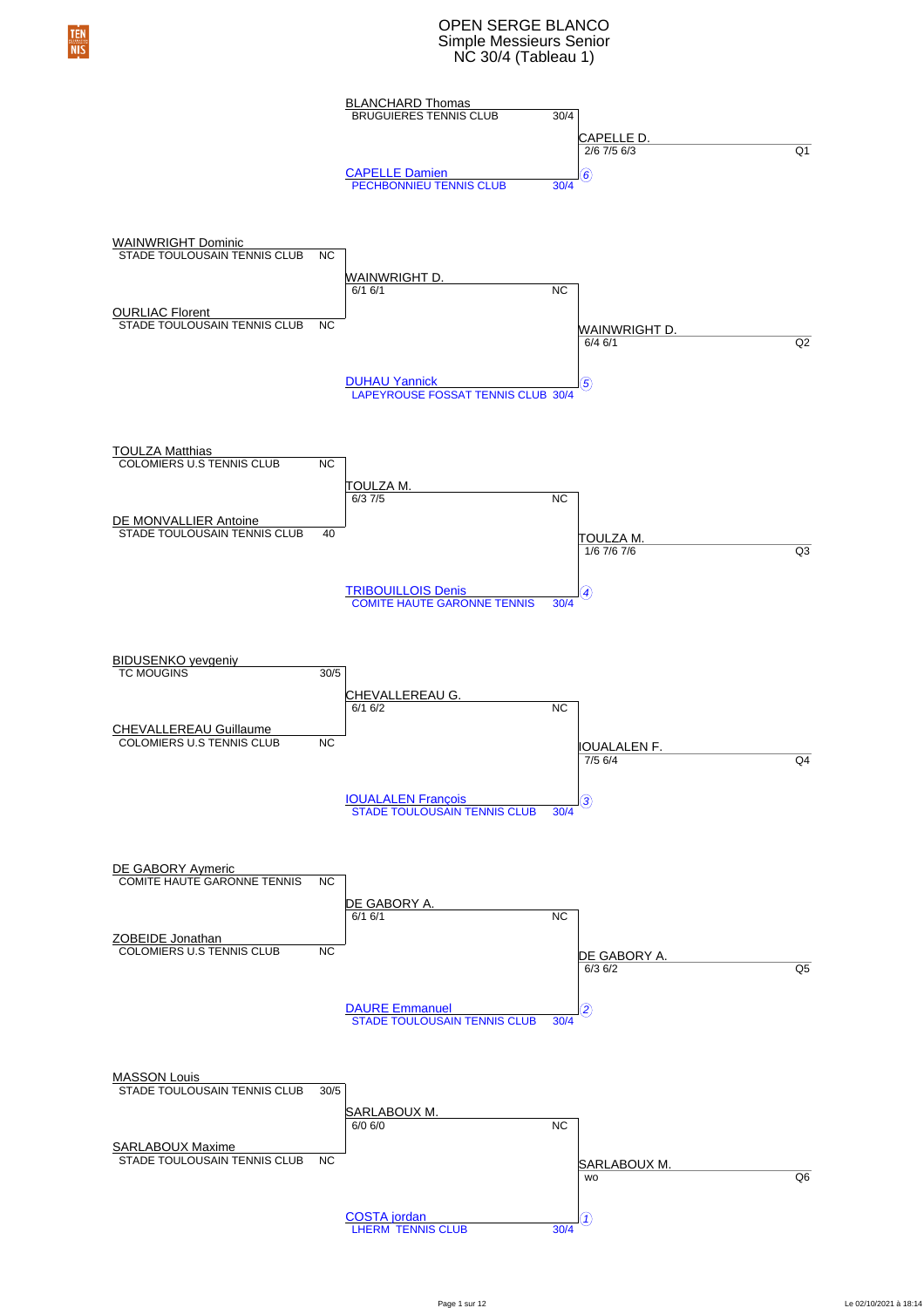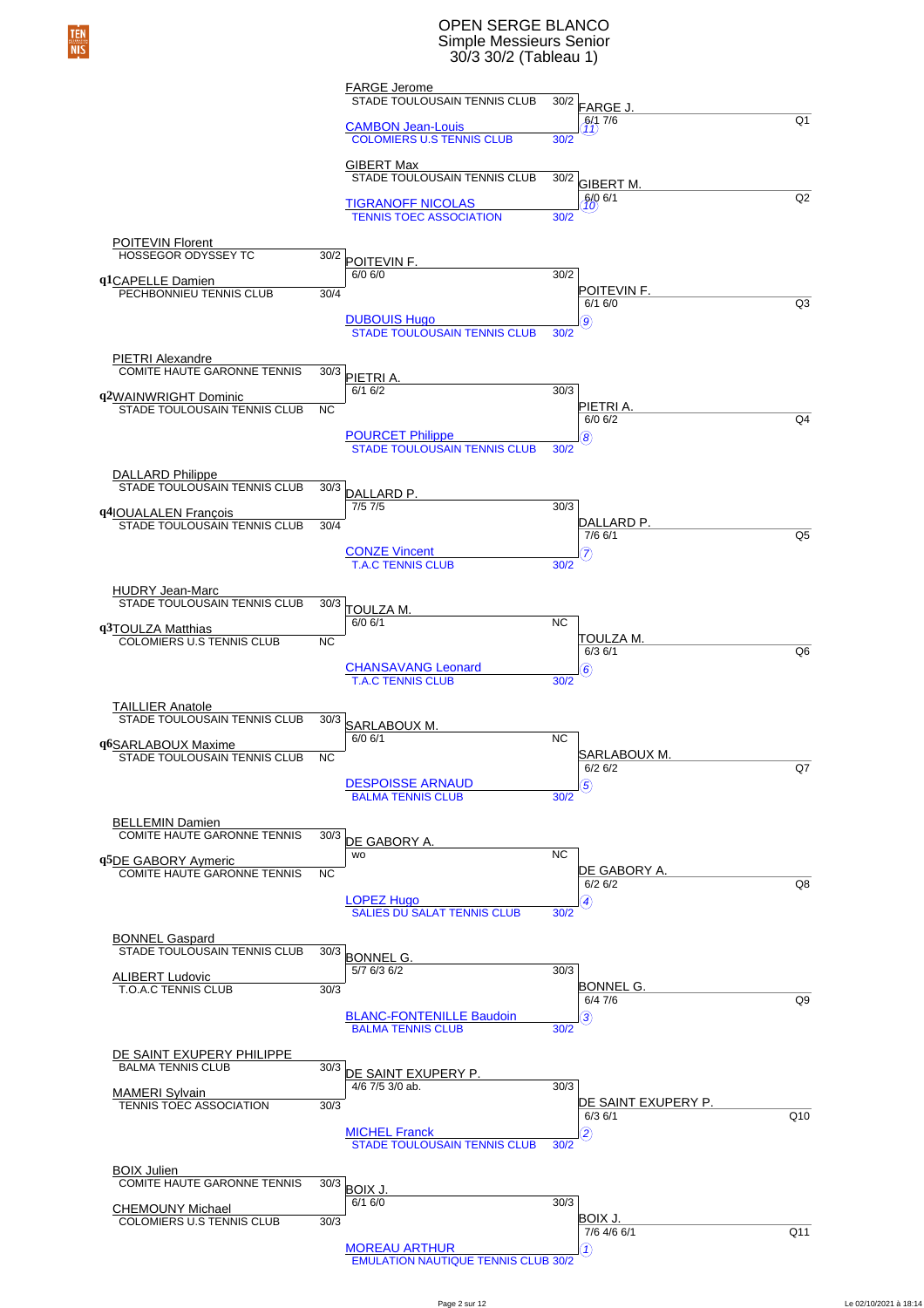### OPEN SERGE BLANCO Simple Messieurs Senior 30/1 (Tableau 1)

| ABBAD EL ANDALOUSSI Hassan<br><b>SAINT ORENS TENNIS CLUB</b>           |           |                                              |                |
|------------------------------------------------------------------------|-----------|----------------------------------------------|----------------|
| <b>MELLOT Bertrand</b>                                                 |           | 30/1 ABBAD EL ANDALOUSSI H.<br>$3/6$ 6/4 7/6 | Q1             |
| <b>STADE TOULOUSAIN TENNIS CLUB</b><br>BELHADJ abdellah                | 30/1      |                                              |                |
| <b>COMITE HAUTE GARONNE TENNIS</b>                                     | 30/1      | <b>PRUNIER C.</b>                            |                |
| <b>PRUNIER Colas</b><br><b>TOURNEFEUILLE TENNIS CLUB</b>               | 30/1      | $4/6$ 6/1 6/2                                | Q <sub>2</sub> |
| SOLERA Louis<br>QUINT FONSEGRIVES TENNIS CLUB                          | 30/1      | ROBERT P.                                    |                |
| <b>ROBERT Patrick</b><br><b>STADE TOULOUSAIN TENNIS CLUB</b>           | 30/1      | 畅 6/0                                        | Q3             |
| MENORET Stéphane                                                       |           |                                              |                |
| ROWING NOUVEAU<br><b>BOCCARA Roméo</b>                                 | 30/1      | <b>MENORET S.</b><br>646/2                   | Q4             |
| SOUSCEYRAC SEGALA TENNIS CLUB 30/1                                     |           |                                              |                |
| <b>BENARD Pierre</b><br>COMITE HAUTE GARONNE TENNIS                    | 30/1      | <b>BENARD P.</b>                             |                |
| <b>GEERAERTS William</b><br><b>STADE TOULOUSAIN TENNIS CLUB</b>        | 30/1      | 6/1 6/0                                      | Q5             |
| DAVID Romain<br><b>FRONTON TENNIS CLUB</b>                             | 30/1      |                                              |                |
| KNIBIEHLY Igor                                                         |           | DAVID R.<br>$1/6$ 6/3 6/1                    | Q6             |
| <b>STADE TOULOUSAIN TENNIS CLUB</b><br>PRETOTTO Frédérick              | 30/1      |                                              |                |
| <b>GOYRANS TENNIS VILLAGE</b><br><b>LHAA Quentin</b>                   | 30/1      | LHAA Q.<br>$9/6$ 6/4 6/3                     | Q7             |
| <b>SAINT ORENS TENNIS CLUB</b>                                         | 30/1      |                                              |                |
| q1FARGE Jerome<br>STADE TOULOUSAIN TENNIS CLUB                         | 30/2      | STANSFELD a.                                 |                |
| <b>STANSFELD alec</b><br><b>STADE TOULOUSAIN TENNIS CLUB</b>           | 30/1      | 6/36/2                                       | Q8             |
| q2GIBERT Max<br>STADE TOULOUSAIN TENNIS CLUB                           |           |                                              |                |
| <b>HUG Enzo</b>                                                        | 30/2      | <b>GIBERT M.</b><br>$\frac{6}{3}$ 6/3        | Q9             |
| <b>SALIES DU SALAT TENNIS CLUB</b><br>q4PIETRI Alexandre               | 30/1      |                                              |                |
| <b>COMITE HAUTE GARONNE TENNIS</b>                                     |           | 30/3 PIETRI A.<br>$\frac{1}{9}$ 6/2 6/1      | Q10            |
| <b>CARRA Arnaud</b><br><b>COLOMIERS U.S TENNIS CLUB</b>                | 30/1      |                                              |                |
| q10DE SAINT EXUPERY PHILIPPE<br><b>BALMA TENNIS CLUB</b>               |           | 30/3 DE SAINT EXUPERY P.                     |                |
| <b>PAUL GABRIEL</b><br><b>FROUZINS TENNIS CLUB</b>                     | 30/1      | $6/1$ 6/3                                    | Q11            |
| q3POITEVIN Florent<br>HOSSEGOR ODYSSEY TC                              |           |                                              |                |
| <b>FRISON JEAN</b>                                                     |           | 30/2 POITEVIN F.<br>6/16/0                   | Q12            |
| <b>SAINT SULPICE LA POINTE TENNIS CL30/1</b><br>q7SARLABOUX Maxime     |           |                                              |                |
| STADE TOULOUSAIN TENNIS CLUB                                           | <b>NC</b> | SARLABOUX M.                                 | Q13            |
| <b>REINA Christophe</b><br><b>BALMA TENNIS CLUB</b>                    | 30/1      | <b>B</b> O                                   |                |
| q5DALLARD Philippe<br>STADE TOULOUSAIN TENNIS CLUB                     |           | 30/3 LAURENCE C.                             |                |
| <b>LAURENCE Camille</b><br><b>STADE TOULOUSAIN TENNIS CLUB</b>         | 30/1      | $\frac{7}{5}$ (6 3/3 ab.                     | Q14            |
| q9BONNEL Gaspard                                                       |           |                                              |                |
| STADE TOULOUSAIN TENNIS CLUB<br><b>MARTINOU brice</b>                  |           | 30/3 MARTINOU b.<br>$\frac{6}{2}$ 6/4        | Q15            |
| <b>COMITE HAUTE GARONNE TENNIS</b><br>q <sup>8</sup> DE GABORY Aymeric | 30/1      |                                              |                |
| COMITE HAUTE GARONNE TENNIS                                            | NC        | DE GABORY A.<br>$\frac{1}{2}$ /7 6/1 6/0     | Q16            |
| RACQUE Yaël<br><b>COMITE HAUTES PYRENEES TENNIS 30/1</b>               |           |                                              |                |
| q11BOIX Julien<br>COMITE HAUTE GARONNE TENNIS                          |           | $30/3$ BOIX J.                               |                |
| ALVES Eduardo<br><b>BALMA TENNIS CLUB</b>                              | 30/1      | 6/16/2                                       | Q17            |
| q6TOULZA Matthias                                                      |           |                                              |                |
| COLOMIERS U.S TENNIS CLUB<br><b>MASSON Edouard</b>                     | <b>NC</b> | MASSON E.<br>6/37/5                          | Q18            |
| <b>MONTASTRUC TENNIS CLUB</b>                                          | 30/1      |                                              |                |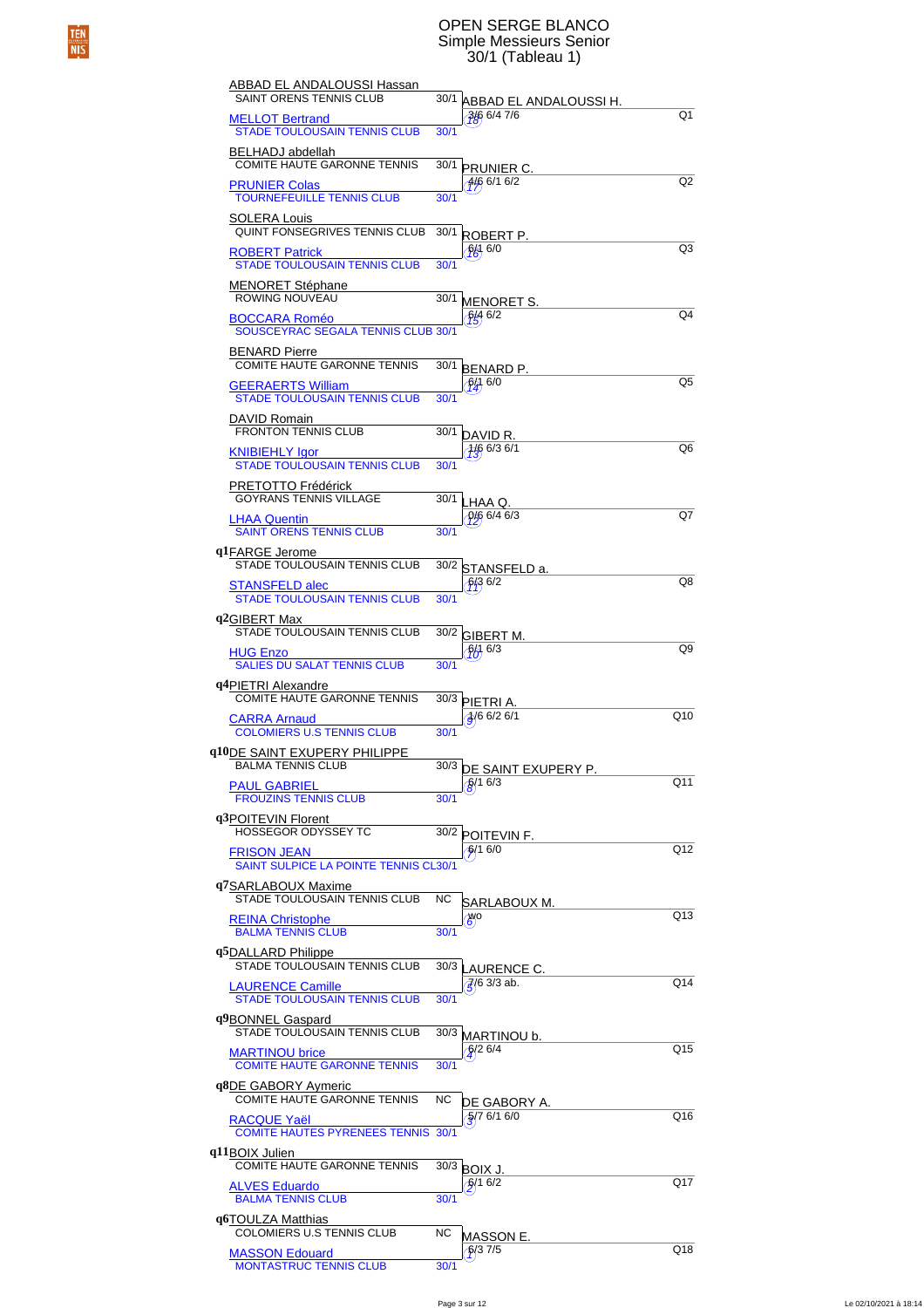### OPEN SERGE BLANCO Simple Messieurs Senior 30 (Tableau 1)

| GOMES Lucas                                                             |           |                                                        |                |
|-------------------------------------------------------------------------|-----------|--------------------------------------------------------|----------------|
| RAMONVILLE US TENNIS CLUB<br><b>VIRGINIE Victor</b>                     | 30        | GOMES L.<br>6/46/2                                     | Q <sub>1</sub> |
| <b>T.A.C TENNIS CLUB</b>                                                | 30        |                                                        |                |
| <b>GONTIER Clément</b><br><b>COMITE TARN TENNIS</b>                     | 30        | GONTIER C.                                             |                |
| <b>YASSINSKI Thibaut</b>                                                |           | 7/66/4                                                 | Q2             |
| <b>LA POSTE ASPTT TOULOUSE</b><br>ASTOLFI william                       | 30        |                                                        |                |
| ROWING NOUVEAU                                                          | 30        | PLACE P.                                               |                |
| <b>PLACE Pierre</b><br><b>PARIS UNIVERSITE CLUB</b>                     | 30        | $\frac{2}{6}$ 7/5 6/3                                  | Q3             |
| <b>LUCQUIN Christophe</b>                                               |           |                                                        |                |
| STADE TOULOUSAIN TENNIS CLUB<br><b>SAMMITO Gabriel</b>                  | 30        | SAMMITO G.<br>6016/1                                   | Q4             |
| <b>STADE TOULOUSAIN TENNIS CLUB</b>                                     | 30        |                                                        |                |
| q13SARLABOUX Maxime<br>STADE TOULOUSAIN TENNIS CLUB                     | <b>NC</b> | GARNIER C.                                             |                |
| <b>GARNIER Cesar</b>                                                    |           | 6406/2                                                 | Q5             |
| <b>BALMA TENNIS CLUB</b><br>q14LAURENCE Camille                         | 30        |                                                        |                |
| STADE TOULOUSAIN TENNIS CLUB                                            | 30/1      | LAURENCE C.                                            |                |
| <b>NICOLI Adrien</b><br><b>BARBAZAN DEBAT TENNIS CLUB</b>               | 30        | WO <sub>)</sub>                                        | Q6             |
| q6DAVID Romain                                                          |           |                                                        |                |
| <b>FRONTON TENNIS CLUB</b><br><b>ROBIN Arnaud</b>                       | 30/1      | ROBIN A.<br>6006/3                                     | Q7             |
| <b>COMITE HAUTE GARONNE TENNIS</b>                                      | 30        |                                                        |                |
| q12POITEVIN Florent<br><b>HOSSEGOR ODYSSEY TC</b>                       |           | 30/2 POITEVIN F.                                       |                |
| <b>ABBO Olivier</b>                                                     |           | 6/06/2                                                 | Q8             |
| <b>TENNIS TOEC ASSOCIATION</b><br>q <sup>9</sup> GIBERT Max             | 30        |                                                        |                |
| STADE TOULOUSAIN TENNIS CLUB                                            |           | 30/2 CAZALOT F.                                        |                |
| <b>CAZALOT FLORENT</b><br><b>ROWING NOUVEAU</b>                         | 30        | $446$ 6/3 6/2                                          | Q9             |
| q16DE GABORY Aymeric                                                    |           |                                                        |                |
| COMITE HAUTE GARONNE TENNIS                                             | <b>NC</b> | DE GABORY A.                                           |                |
| <b>KOCH Guillaume</b><br><b>STADE TOULOUSAIN TENNIS CLUB</b>            | 30        | 3/6 6/2 7/5                                            | Q10            |
| q1ABBAD EL ANDALOUSSI Hassan                                            |           |                                                        |                |
| SAINT ORENS TENNIS CLUB<br><b>BOSQUET Thomas</b>                        | 30/1      | <b>BOSQUET T.</b><br>$\binom{6}{2}$                    | Q11            |
| <b>STADE TOULOUSAIN TENNIS CLUB</b>                                     | 30        |                                                        |                |
| q17BOIX Julien<br>COMITE HAUTE GARONNE TENNIS                           |           | 30/3 MERIOCHAUD a.                                     |                |
| <b>MERIOCHAUD antoine</b>                                               |           | 6/36/1                                                 | Q12            |
| <b>CASTELGINEST TENNIS CLUB</b><br>q15MARTINOU brice                    | 30        |                                                        |                |
| <b>COMITE HAUTE GARONNE TENNIS</b>                                      | 30/1      | MAZZARINI F.                                           |                |
| <b>MAZZARINI Florent</b><br><b>MARCHEPRIME TC</b>                       | 30        | %6/2                                                   | Q13            |
| q8STANSFELD alec                                                        |           |                                                        |                |
| <b>STADE TOULOUSAIN TENNIS CLUB</b><br><b>ALLIONE Thomas</b>            |           | 30/1 ALLIONE T.<br>6/26/4                              | Q14            |
| <b>CORNEBARRIEU TENNIS CLUB</b>                                         | 30        |                                                        |                |
| q3ROBERT Patrick<br>STADE TOULOUSAIN TENNIS CLUB                        |           | 30/1 RATOMBONIAINA L.                                  |                |
| <b>RATOMBONIAINA Lala</b>                                               |           | $\left( \frac{3}{6} \right) 6 \frac{6}{3} \frac{6}{4}$ | Q15            |
| <b>TOURNEFEUILLE TENNIS CLUB</b><br><b>q11DE SAINT EXUPERY PHILIPPE</b> | 30        |                                                        |                |
|                                                                         |           |                                                        |                |
| <b>BALMA TENNIS CLUB</b>                                                |           | 30/3 DE SAINT EXUPERY P.                               |                |
| <b>BEZARD Thomas</b>                                                    |           | 6/17/6                                                 | Q16            |
| <b>STADE TOULOUSAIN TENNIS CLUB</b><br>q18MASSON Edouard                | 30        |                                                        |                |
| MONTASTRUC TENNIS CLUB                                                  | 30/1      | GONTIER B.                                             |                |
| <b>GONTIER Benjamin</b><br>SAINT SULPICE LA POINTE TENNIS CL 30         |           | 8/6 7/6 6/4                                            | Q17            |
| q10PIETRI Alexandre                                                     |           |                                                        |                |
| COMITE HAUTE GARONNE TENNIS<br><b>BOUYSSES MARC</b>                     |           | 30/3 PIETRI A.<br>6/26/3                               | Q18            |
| <b>STADE TOULOUSAIN TENNIS CLUB</b>                                     | 30        |                                                        |                |
| q7LHAA Quentin<br>SAINT ORENS TENNIS CLUB                               | 30/1      | RIVOALLAN N.                                           |                |
| <b>RIVOALLAN Nicolas</b>                                                |           | $6/3$ 6/7 6/1                                          | Q19            |
| <b>BLAGNAC TENNIS CLUB</b><br>q <sup>5</sup> BENARD Pierre              | 30        |                                                        |                |
| COMITE HAUTE GARONNE TENNIS                                             | 30/1      | <b>BISMUTH N.</b>                                      |                |
| <b>BISMUTH NICOLAS</b><br><b>CORNEBARRIEU TENNIS CLUB</b>               | 30        | $\sqrt{3}/5$ 6/2                                       | Q20            |
| q2PRUNIER Colas                                                         |           |                                                        |                |
| TOURNEFEUILLE TENNIS CLUB                                               |           | 30/1 MUSEUX F.<br>$\sqrt{2}$ /5 1/6 7/5                | Q21            |
| <b>MUSEUX François</b><br><b>STADE TOULOUSAIN TENNIS CLUB</b>           | 30        |                                                        |                |
| q4MENORET Stéphane<br>ROWING NOUVEAU                                    |           | 30/1 LABROUILLERE B.                                   |                |
| <b>LABROUILLERE Bruno</b><br><b>AS E.A.T TENNIS CLUB</b>                | 30        | <b>6/1 2/6 7/6</b>                                     | Q22            |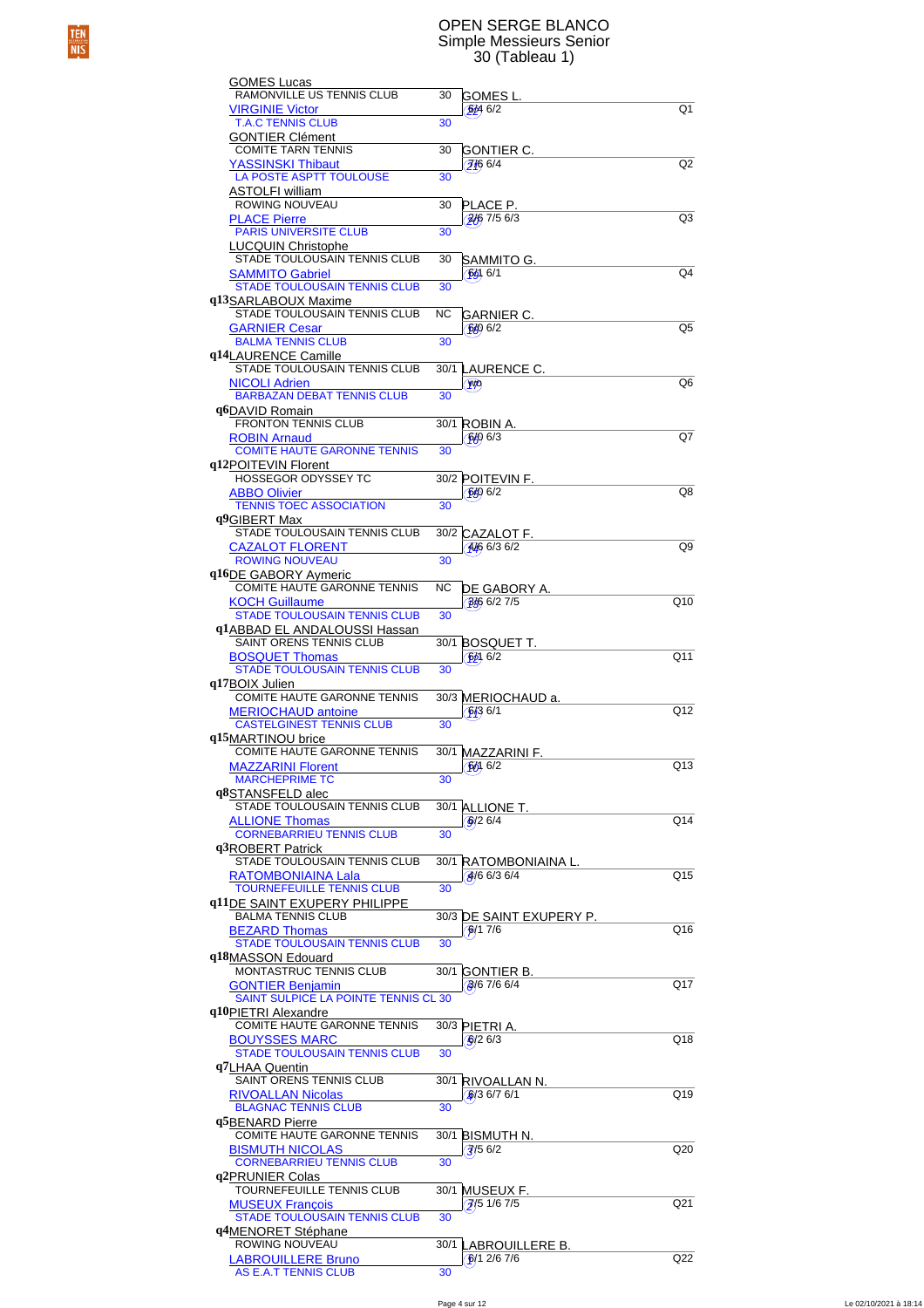### OPEN SERGE BLANCO Simple Messieurs Senior 15/5 15/4 (Tableau 1)

|                                                                                       |           | q21MUSEUX Francois                                           |      |                                   |                 |
|---------------------------------------------------------------------------------------|-----------|--------------------------------------------------------------|------|-----------------------------------|-----------------|
|                                                                                       |           | STADE TOULOUSAIN TENNIS CLUB<br><u>SADACCA David</u>         | 30   | SADACCA D.                        |                 |
|                                                                                       |           | <b>OWING NOUVEAU</b>                                         | 15/5 | $B2$ 6/2                          | Q1              |
|                                                                                       |           | <b>q9CAZALOT FLORENT</b>                                     |      |                                   |                 |
|                                                                                       |           | ROWING NOUVEAU                                               | 30   | CAZALOT F.                        |                 |
|                                                                                       |           | ALLADAYE René                                                |      | <b>B<sub>13</sub></b> 6/2         | Q <sub>2</sub>  |
|                                                                                       |           | <b>AS E.A.T TENNIS CLUB</b><br><b>q8POITEVIN Florent</b>     | 15/5 |                                   |                 |
|                                                                                       |           | HOSSEGOR ODYSSEY TC<br>/ANTILCKE Laurent                     |      | 30/2 POITEVIN F.                  |                 |
|                                                                                       |           |                                                              | 15/5 | <b>BO2</b> 6/1                    | Q3              |
|                                                                                       |           | T.O.A.C TENNIS CLUB<br>q7ROBIN Arnaud                        |      |                                   |                 |
|                                                                                       |           | <u>COMITE HAUTE GARONNE TENNIS</u>                           | 30   | SKALLI N.                         |                 |
|                                                                                       |           | <b>SKALLI Nabil</b>                                          |      | 623 3/6 7/5                       | Q4              |
|                                                                                       |           | q15RATOMBONIAINA Lala                                        | 15/5 |                                   |                 |
|                                                                                       |           | TOURNEFEUILLE TENNIS CLUB<br>DANDURAND PIERRE HENRY          | 30   | DANDURAND P.                      |                 |
|                                                                                       |           |                                                              |      | 6221/66/4                         | Q5              |
|                                                                                       |           | <b>STADE TOULOUSAIN TENNIS CLUB</b><br>q20BISMUTH NICOLAS    | 15/4 |                                   |                 |
|                                                                                       |           | , CORNEBARRIEU TENNIS CLUB<br><mark>KAKON NATHAN</mark>      | 30   | KAKON N.                          |                 |
|                                                                                       |           |                                                              |      | 672 6/3                           | Q6              |
|                                                                                       |           | <u>QUIN</u> T FONSEGRIVES TENNIS CLUB<br>q18PIETRI Alexandre | 15/4 |                                   |                 |
|                                                                                       |           | <b>COMITE HAUTE GARONNE TENNIS</b>                           |      | 30/3 NELKIN P.                    |                 |
|                                                                                       |           | <b>NELKIN Pierre</b>                                         |      | 662 6/1                           | Q7              |
|                                                                                       |           | q17GONTIER Benjamin<br>q17GONTIER Benjamin                   | 15/4 |                                   |                 |
|                                                                                       |           | SAINT SULPICE LA POINTE TENNIS CL 30                         |      | DURET G.                          |                 |
|                                                                                       |           | <b>DURET Gregory</b>                                         |      | 650 6/0                           | Q8              |
|                                                                                       |           | <b>TADE TOULOUSAIN TENNIS CLUB</b><br>q12MERIOCHAUD antoine  | 15/4 |                                   |                 |
|                                                                                       |           |                                                              | 30   | FARGE R.                          |                 |
|                                                                                       |           | CASTELGINEST TENNIS CLUB<br>FARGE Romain                     |      | 7467/5                            | Q9              |
|                                                                                       |           | TADE TOULOUSAIN TENNIS CLUB<br>q3PLACE Pierre                | 15/4 |                                   |                 |
|                                                                                       |           | <u>PARIS U</u> NIVERSITE CLUB                                | 30   | PILOT F.                          |                 |
|                                                                                       |           | <b>PILOT Florian</b>                                         |      | 620 6/4                           | Q10             |
|                                                                                       |           | <b>COLOMIERS U.S TENNIS CLUB</b>                             | 15/4 |                                   |                 |
| <b>MICHAU Franck</b>                                                                  |           | 15/5 MICHAU F                                                |      |                                   |                 |
| STADE TOULOUSAIN TENNIS CLUB<br>q22LABROUILLERE Bruno                                 |           | 6/16/2                                                       | 15/5 | MICHAU F.                         |                 |
| AS E.A.T TENNIS CLUB                                                                  | 30        |                                                              |      | <b>\$29 6/2</b>                   | Q11             |
|                                                                                       |           | <b>MERCEREAU Damien</b>                                      | 15/4 |                                   |                 |
| FALCOU Timeo                                                                          |           | <b>QUINT FONSEGRIVES TENNIS CLUB</b>                         |      |                                   |                 |
| STADE TOULOUSAIN TENNIS CLUB<br>q13MAZZARINI Florent                                  | 15/5      | <b>FALCOU T.</b>                                             |      |                                   |                 |
|                                                                                       |           | 3/6 6/2 6/4                                                  |      | 15/5 FALCOU T.                    |                 |
| <b>MARCHEPRIME TC</b>                                                                 | 30        | <b>CAMBEFORT Christophe</b>                                  |      | $7/8$ ab.                         | Q12             |
|                                                                                       |           | <b>BALMA TENNIS CLUB</b>                                     | 15/4 |                                   |                 |
| <b>BESSOU Stephane</b>                                                                |           |                                                              |      |                                   |                 |
|                                                                                       |           |                                                              |      |                                   |                 |
|                                                                                       |           | 15/5 BESSOU S                                                |      |                                   |                 |
| CORNEBARRIEU TENNIS CLUB<br>q6LAURENCE Camille                                        |           | 7/57/5                                                       | 15/5 | <b>BESSOU S.</b>                  |                 |
| STADE TOULOUSAIN TENNIS CLUB                                                          | 30/1      | <b>MERLIN Nicolas</b>                                        |      | 766 6/1                           | Q13             |
|                                                                                       |           | <b>STADE TOULOUSAIN TENNIS CLUB</b>                          | 15/4 |                                   |                 |
| <b>BRENNAN Paul</b>                                                                   |           |                                                              |      |                                   |                 |
| BLAGNAC TENNIS CLUB<br>q5GARNIER Cesar                                                |           | 15/5 BRENNAN P<br>6/3 4/6 6/1                                |      |                                   |                 |
| <b>BALMA TENNIS CLUB</b>                                                              | 30        |                                                              | 15/5 | TEISSERENC-BONESTEVE G.           |                 |
|                                                                                       |           | <b>TEISSERENC-BONESTEVE Guillaume</b>                        |      | $\frac{1}{9}$ (3 $\frac{1}{6}$ /2 | Q14             |
| <b>MARTY Hugo</b>                                                                     |           | <b>ASPTT CARCASSONNE</b>                                     | 15/4 |                                   |                 |
|                                                                                       |           | 15/5 GOMES L                                                 |      |                                   |                 |
| q1GOMES Lucas                                                                         |           | 4/6 6/2 6/4                                                  | 30   | GOMES L                           |                 |
| RAMONVILLE US TENNIS CLUB                                                             | 30        | <b>RAGO Clément</b>                                          |      |                                   | Q15             |
|                                                                                       |           | <b>BLAGNAC TENNIS CLUB</b>                                   | 15/4 | $6/2$ 6/0                         |                 |
| JACQUEMOND Gabriel                                                                    |           |                                                              |      |                                   |                 |
|                                                                                       |           | 15/5 SAMMITO G.                                              |      |                                   |                 |
| TC NARBONNE ST GEORGES<br>STADE TOULOUSAIN TENNIS CLUB                                | 30        | $7/5$ 6/3                                                    | 30   | DEMAS J.                          |                 |
|                                                                                       |           | <b>DEMAS Jérôme</b>                                          |      | $7/6$ 6/1                         | Q16             |
|                                                                                       |           | <b>EMULATION NAUTIQUE TENNIS CLUB 15/4</b>                   |      |                                   |                 |
| <b>GOMIS Jean louis</b>                                                               |           | 15/5 GOMIS J.                                                |      |                                   |                 |
| STADE TOULOUSAIN TENNIS CLUB<br>q19RIVOALLAN Nicolas                                  |           | 6/46/3                                                       |      | 15/5 GOMIS J.                     |                 |
| <b>BLAGNAC TENNIS CLUB</b>                                                            | 30        |                                                              |      |                                   | Q17             |
|                                                                                       |           | <b>GARSIA FREDERIC</b><br><b>MONDONVILLE (PASSING)T.C</b>    | 15/4 | $\mathcal{B}^{\text{PO}}$         |                 |
| <b>CASALIS OLIVIER</b>                                                                |           |                                                              |      |                                   |                 |
|                                                                                       |           | $\overline{15/5}$ CASALIS O.                                 |      |                                   |                 |
| <b>COLOMIERS U.S TENNIS CLUB</b><br>q11BOSQUET Thomas<br>STADE TOULOUSAIN TENNIS CLUB | 30        | 6/36/1                                                       |      | 15/5 LABARTHE F.                  |                 |
|                                                                                       |           | <b>LABARTHE Frédéric</b>                                     |      | $\frac{6}{2}$ 1/6 6/4             | Q18             |
|                                                                                       |           | <b>ROWING NOUVEAU</b>                                        | 15/4 |                                   |                 |
| JOURDAN Paul                                                                          |           | 15/5 DE GABORY A.                                            |      |                                   |                 |
| <b>q10DE GABORY Aymeric</b><br>q10DE GABORY Aymeric                                   |           | 6/16/1                                                       | ΝC   | <b>FONTAINE E.</b>                |                 |
| COMITE HAUTE GARONNE TENNIS                                                           | <b>NC</b> |                                                              |      |                                   | Q19             |
|                                                                                       |           | <b>FONTAINE Eric</b>                                         |      | $9/0$ 6/4                         |                 |
| HARAMBURU Jacques                                                                     |           | <b>COLOMIERS U.S TENNIS CLUB</b>                             | 15/4 |                                   |                 |
| STADE TOULOUSAIN TENNIS CLUB                                                          |           | 15/5 ALLIONE T.                                              |      |                                   |                 |
| q14ALLIONE Thomas                                                                     |           | 6/16/2                                                       | 30   | TUFFERY T.                        |                 |
| CORNEBARRIEU TENNIS CLUB                                                              | 30        | <b>TUFFERY Thomas</b>                                        |      | $\frac{6}{2}$ 7/6                 | Q <sub>20</sub> |
|                                                                                       |           | <b>ROWING NOUVEAU</b>                                        | 15/4 |                                   |                 |
| <b>LEBLONDET Patrick</b>                                                              |           | LEBLONDET P.                                                 |      |                                   |                 |
| STADE TOULOUSAIN TENNIS CLUB<br>q2GONTIER Clément                                     | 15/5      | 3/6 6/4 6/2                                                  | 15/5 |                                   |                 |
| <b>COMITE TARN TENNIS</b>                                                             | 30        |                                                              |      | LEBLONDET P.                      | Q <sub>21</sub> |
|                                                                                       |           | <b>TERCIER William</b>                                       |      | $\frac{6}{3}$ 7/5                 |                 |
| <b>SYLVESTRE NICOLAS</b>                                                              |           | <b>SAUBENS TENNIS CLUB</b>                                   | 15/4 |                                   |                 |
|                                                                                       | 15/5      | ISYLVESTRE N.                                                |      |                                   |                 |
| STADE TOULOUSAIN TENNIS CLUB<br>q16DE SAINT EXUPERY FHILIPPE                          |           | $6/0$ $6/0$                                                  |      | 15/5 SYLVESTRE N.                 |                 |
| <b>BALMA TENNIS CLUB</b>                                                              | 30/3      | <b>BRUNELLI Fabien</b>                                       |      | $6/0$ ab.                         | Q22             |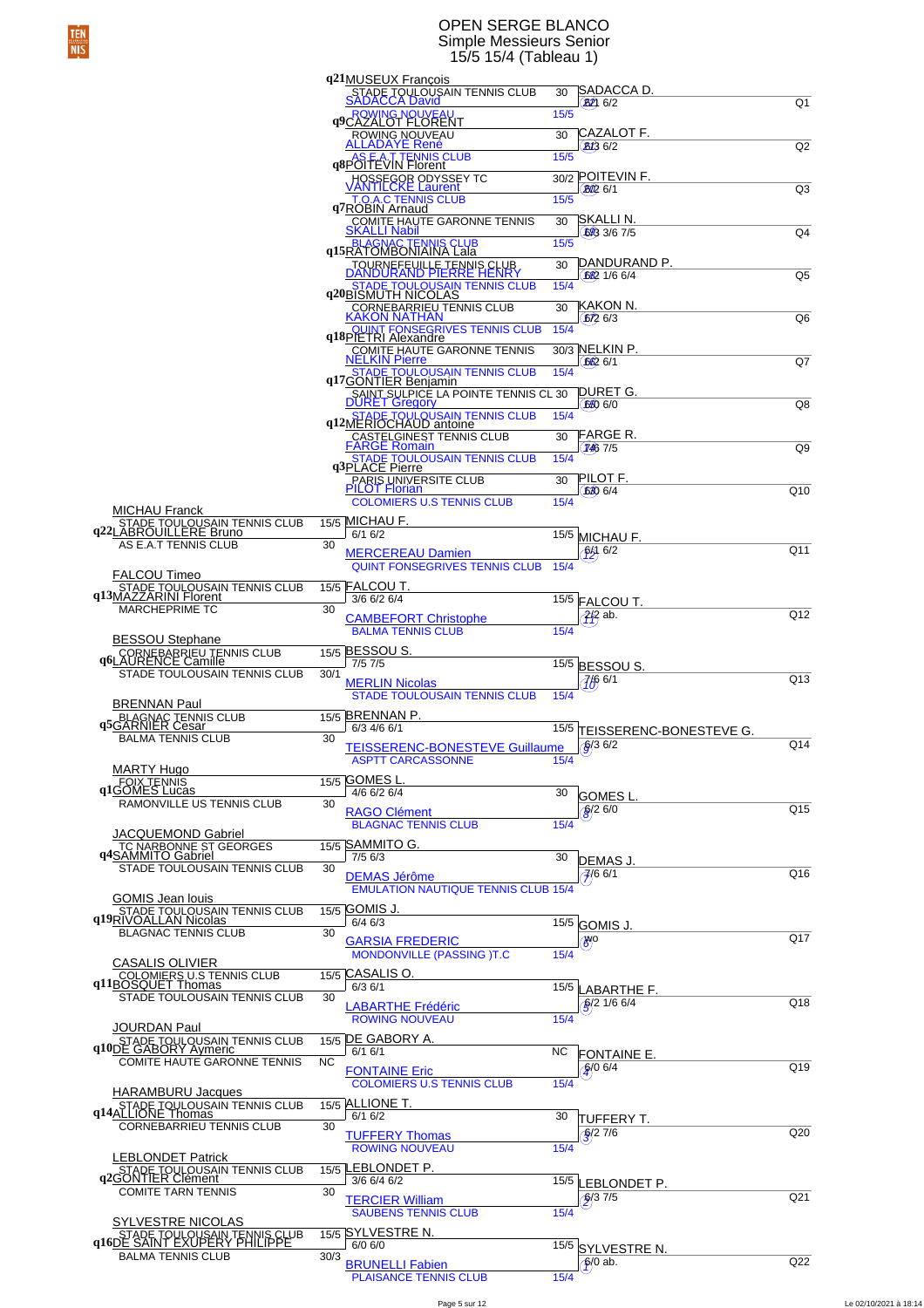### OPEN SERGE BLANCO Simple Messieurs Senior 15/3 15/2 (Tableau 1)

|                                                                            |      | SOLACROUP franck                                                               |      | 15/2 THOMASSIN P.                |                 |
|----------------------------------------------------------------------------|------|--------------------------------------------------------------------------------|------|----------------------------------|-----------------|
|                                                                            |      | <b>TCASTANSSIN OLOGISAN TENNIS CLUB</b><br><b>STADE TOULOUSAIN TENNIS CLUB</b> | 15/2 | $6/4$ 6/2                        | Q1              |
| <b>LAVAIL BAPTISTE</b><br><b>SEASTERED MANAGEUR</b>                        |      | $\frac{\overline{5}}{15/2}$ SESIA B.                                           |      |                                  |                 |
| RAMONVILLE US TENNIS CLUB                                                  |      | $\frac{1372}{15/2}$ 6/1 6/1<br>15/2 ANDRIEU Romain                             |      | 15/2 ANDRIEU R.<br>(8636/4)      | Q2              |
| <b>CAMBONIE Corentin</b>                                                   |      | STADE TOULOUSAIN TENNIS CLUB<br>CAMBONIE C.                                    | 15/2 |                                  |                 |
| q1SADACEAMB@GHUB                                                           | 15/3 | 7/5 6/7 6/3                                                                    |      | 15/3 MAROUCHE I.                 |                 |
| ROWING NOUVEAU                                                             |      | 15/5 MAROUCHE ILIAN                                                            |      | 6636/2                           | Q <sub>3</sub>  |
| <b>MICHEL Thomas</b><br>q7NEQWINGPNGAHOVEAU                                | 15/3 | STADE TOULOUSAIN TENNIS CLUB<br>MICHEL T.                                      | 15/2 |                                  |                 |
| STADE TOULOUSAIN TENNIS CLUB                                               |      | 15/3 6/1 6/2<br>15/4 DUMAS Philippe                                            |      | 15/3 MICHEL T.                   | Q <sub>4</sub>  |
|                                                                            |      |                                                                                | 15/2 | (24)                             |                 |
| TO A.C TENNIS CLUB<br>q11MECHARGSPEANERYENNE SPORT ET LOI15/3 ATRISTAIN M. |      |                                                                                |      | 15/3 ATRISTAIN M.                |                 |
|                                                                            |      | 15/5 ARNAUNE Jean                                                              |      | <b>BB</b> 6/4                    | Q <sub>5</sub>  |
| <b>SALLES Louis</b>                                                        |      | <b>BALMA TENNIS CLUB</b><br>$\frac{1}{15/3}$ SALLËS <sup>'</sup> L.            | 15/2 |                                  |                 |
| <b>q5DAWREURENDIDERRE HENRY</b><br>STADE TOULOUSAIN TENNIS CLUB            |      | $6/1$ ab.                                                                      |      | 15/3 ARMANDET F.                 |                 |
| <b>CHEMOUNY Benjamin</b>                                                   |      | 15/4 ARMANDET Franck<br><b>STADE TOULOUSAIN TENNIS CLUB</b>                    | 15/2 | (BD) 7/5 6/4                     | Q <sub>6</sub>  |
| <b>GOKARKEAN TUENHARACLUB</b>                                              |      | 15/3 CHEMOUNY B.<br>6/36/2                                                     |      | 15/3 CHEMOUNY B.                 |                 |
| QUINT FONSEGRIVES TENNIS CLUB                                              |      | 15/4 DUHAU-MARTIN Gaspar                                                       |      | $(Bh)$ 6/0                       | Q7              |
| <b>ZERBIB Sylvain</b>                                                      |      | <b>STADE TOULOUSAIN TENNIS CLUB</b><br>$\frac{15}{3}$ ZERBIBS.                 | 15/2 |                                  |                 |
| q21LEEBLI@NHOETEPHARGRLUB<br>STADE TOULOUSAIN TENNIS CLUB                  |      | 6/47/6                                                                         |      | 15/3 GEERAERTS M.                |                 |
| <b>DAREYS Philippe</b>                                                     |      | 15/5 GEERAERTS Maxime<br><b>STADE TOULOUSAIN TENNIS CLUB</b>                   | 15/2 | 6046/4                           | Q8              |
| q13BEGGGUQHONSHAN TENNIS CLUB                                              |      | $\frac{15}{3}$ BESSOUS.                                                        |      |                                  |                 |
| CORNEBARRIEU TENNIS CLUB                                                   |      | 6/2 1/6 7/6<br>15/5 GUILBERT Franck                                            |      | 15/5 GUILBERT F.<br>6006/4       | Q <sub>9</sub>  |
| <b>VAYSSETTES Lucas</b>                                                    |      | <b>T.O.A.C TENNIS CLUB</b>                                                     | 15/2 |                                  |                 |
| <b>q3POTAPET/TOPLOUSAIN TENNIS CLUB</b>                                    | 15/3 | VAYSSETTES L.<br>4/6 6/3 7/5                                                   |      | 15/3 MATHA F.                    |                 |
| HOSSEGOR ODYSSEY TC                                                        |      | 30/2 MATHA Félix<br>LYON I (TENNIS)                                            | 15/2 | 683 6/2                          | Q10             |
| <b>BOUTRY Jules</b><br><b>q2CTEZYALOTOELORREQUEIATION</b>                  | 15/3 | <u>CAZALOT F.</u>                                                              |      |                                  |                 |
| ROWING NOUVEAU                                                             | 30   | 7/5 0/6 6/0<br>DARNERE-SADOURNY Antoine                                        | 30   | DARNERE-SADOURNY A.<br>5777/67/6 | Q11             |
| <b>GOUZERH Arnaud</b>                                                      |      | STADE TOULOUSAIN TENNIS CLUB                                                   | 15/2 |                                  |                 |
| <b>q4SKAQTENUUS CLUB</b>                                                   | 15/3 | <b>GOUZERH A.</b>                                                              |      | 15/3 GOUZERH A.                  |                 |
| <b>BLAGNAC TENNIS CLUB</b>                                                 |      | 15/3 6/3 6/0<br>15/5 PLONT Cédric                                              |      | 6646/2                           | Q12             |
| <b>JULLIARD Philippe</b>                                                   |      | STADE TOULOUSAIN TENNIS CLUB<br>15/3 SYLVESTRE N.                              | 15/2 |                                  |                 |
| q22SBESQESTERETEINUUSLAGUB<br>STADE TOULOUSAIN TENNIS CLUB                 |      | $6/2$ 6/1<br>15/5 CAZALIS Baptiste                                             |      | 15/5 SYLVESTRE N.                |                 |
| <b>BOY Jacques</b>                                                         |      | <b>T.A.C TENNIS CLUB</b>                                                       | 15/2 | 65060                            | Q13             |
| q10PTLACCT FEAMAIN CLUB                                                    |      | $\frac{1}{15/3}$ PILOT F.<br>6/36/4                                            |      | 15/4 PILOT F.                    |                 |
| COLOMIERS U.S TENNIS CLUB                                                  |      | 15/4 HENRY Clement                                                             |      | 346 6/3 6/4                      | Q14             |
| <b>OURLIAC Mathieu</b>                                                     |      | <b>EMULATION NAUTIQUE TENNIS CLUB 15/2</b><br>$\frac{15}{3}$ DURET G.          |      |                                  |                 |
| q8DUREANGEGGENNIS CLUB<br>STADE TOULOUSAIN TENNIS CLUB                     |      | <b>WO</b><br>15/4 FÖUILLADE Adrien                                             |      | 15/4 FOUILLADE A.                | Q15             |
| LECLERC Jérome                                                             |      | MERVILLE TENNIS CLUB<br>FONTAINE E.                                            | 15/2 | 684 4/6 6/4                      |                 |
| <b>q19FONOTAINET EQLOSAN TENNIS CLUB</b>                                   | 15/3 |                                                                                |      | 15/4 FONTAINE E.                 |                 |
| COLOMIERS U.S TENNIS CLUB                                                  |      | 15/3 7/5 6/4<br>15/4 <u>VILLAIN Marius</u>                                     | 15/2 | 6206/4                           | Q16             |
| <b>DARNAUD Gilles</b><br>q17GOMASMERA ILSISENNIS CLUB                      | 15/3 | <b>CORNEBARRIEU TENNIS CLUB</b><br>GOMIS J.                                    |      |                                  |                 |
| STADE TOULOUSAIN TENNIS CLUB                                               |      | 15/5 6/2 3/6 7/5<br>15/5 ANDRES Cédric                                         |      | 15/5 ANDRES C.<br>(6/77/66/1)    | Q17             |
| <b>CAMPOS Louis</b>                                                        |      | STADE TOULOUSAIN TENNIS CLUB                                                   | 15/2 |                                  |                 |
| q18LABARETTAEUFRAGEHIN TENNIS CLUB                                         | 15/3 | CAMPOS L.<br>6/27/6                                                            |      | 15/3 BONNOTTE T.                 |                 |
| ROWING NOUVEAU                                                             |      | 15/4 <b>BONNOTTE Tristan</b>                                                   |      | (7056/0)                         | Q18             |
| <b>ACHOU Raphael</b><br>q12FAROGHS Fineo                                   | 15/3 | <b>BALMA TENNIS CLUB</b><br><u>ACHOU R.</u>                                    | 15/2 |                                  |                 |
| STADE TOULOUSAIN TENNIS CLUB                                               |      | $6/7$ 7/6 $6/3$<br>15/5 DESCOINS Mathieu                                       |      | 15/3 ACHOU R.                    | Q19             |
| <b>CHEFFAH Saad</b>                                                        |      | STADE TOULOUSAIN TENNIS CLUB<br>CHEFFAH S.                                     | 15/2 | (SWO                             |                 |
| <b>q16DETMAS TO HARDS AIN TENNIS CLUB</b>                                  | 15/3 | $1/0$ ab.                                                                      |      | 15/3 CHEFFAH S.                  |                 |
| EMULATION NAUTIQUE TENNIS CLUB 15/4 DIRIDOLLOU Damien                      |      |                                                                                |      | $(8/2)$ 6/3                      | Q20             |
| <b>CHERIF SAMI</b>                                                         |      | <b>T.A.C TENNIS CLUB</b><br><u>CHÊRIF S.</u>                                   | 15/2 |                                  |                 |
| q14TEASSERENE@BORESTEVE Guillaum <sup>16/3</sup><br>ASPTT CARCASSONNE      |      | $3/6$ 6/0 6/3<br>15/4 PAUMIER Pierre                                           |      | 15/3 PAUMIER P.                  |                 |
| <b>LONDIOS Louis</b>                                                       |      | <b>COLOMIERS U.S TENNIS CLUB</b>                                               | 15/2 | (B/37/5)                         | Q21             |
| q20TONFEREYCHARFAS TENNIS CLUB                                             |      | 15/3 TUFFERY T.<br>6/16/1                                                      |      | 15/4 TUFFERY T.                  |                 |
| ROWING NOUVEAU                                                             |      | 15/4 GARDIN Laurent                                                            |      | (6MO                             | Q22             |
| <b>FRANCK Thomas</b>                                                       |      | <b>STADE TOULOUSAIN TENNIS CLUB</b><br>15/3 <b>FARGE R.</b>                    | 15/2 |                                  |                 |
| 99FAROE ROHHAN SAIN TENNIS CLUB<br>STADE TOULOUSAIN TENNIS CLUB            |      | 1/6 7/5 7/6<br>15/4 DE BIASI Gregory                                           |      | 15/4 DE BIASI G.                 |                 |
| ALBOUY Raphaêl                                                             |      | RAQUETTES DES RIVES DU TARN                                                    | 15/2 | (6)14/66/4                       | Q <sub>23</sub> |
| <b>q15GOMPLES ELNEST TENNIS CLUB</b>                                       |      | $\frac{15}{3}$ ALBOUY R.<br>$6/4$ 6/2                                          |      | 15/3 ARNAUNE R.                  |                 |
| RAMONVILLE US TENNIS CLUB                                                  | 30   | <b>ARNAUNE Raphael</b>                                                         |      | (4)66/3                          | Q24             |
| <b>MAUDUIT Quentin</b>                                                     |      | <b>BALMA TENNIS CLUB</b><br>15/3 MAUDUIT Q                                     | 15/2 |                                  |                 |
| MERPE-BEALANG MATEMAIS CLUB<br>T.U.C TENNIS CLUB                           |      | 6/36/0                                                                         |      | 15/3 TIMBOU K.                   |                 |
| <b>THURIES Kelvin</b>                                                      |      | 15/3 TIMBOU Kevin<br><b>STADE TOULOUSAIN TENNIS CLUB</b>                       | 15/2 | (6)/16/2                         | Q <sub>25</sub> |
| <b>BROOK CUTTES THEN NIS CLUB</b>                                          |      | 15/3 THURIES K.                                                                |      | $15/3$ [TOFFOLI H.               |                 |
| MONTRABE TENNIS CLUB                                                       |      | 6/36/4<br>15/3 TÖFFOLI Henri                                                   |      | (2)66/47/6                       | Q26             |
| <b>BERKOUK Lucas</b>                                                       |      | <b>COLOMIERS U.S TENNIS CLUB</b>                                               | 15/2 |                                  |                 |
|                                                                            |      |                                                                                |      |                                  |                 |
| SSTANDE TOLUMARISAIN TENNIS CLUB<br><b>BALMA TENNIS CLUB</b>               |      | 15/3 SVAHN T.<br>6/16/0<br>15/3 DELORD Jean pierre                             |      | 15/3 SVAHN T.<br>$6/4$ 4/6 7/5   | Q27             |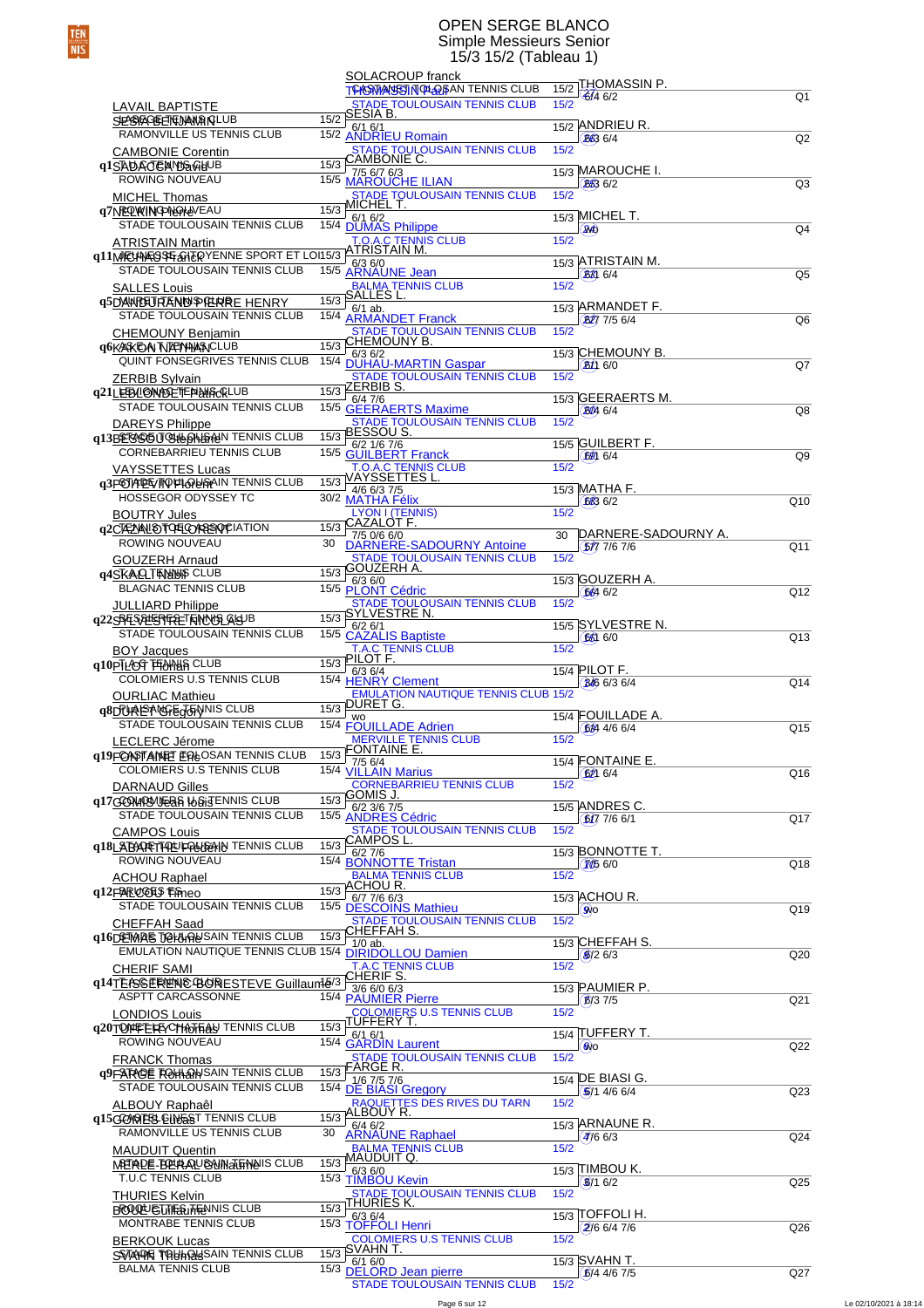### OPEN SERGE BLANCO Simple Messieurs Senior 15/1 (Tableau 1)

| SALLES Paul                                                                     |                                                     |                                             |                 |
|---------------------------------------------------------------------------------|-----------------------------------------------------|---------------------------------------------|-----------------|
| TENNIS CLUB DE LA COCAGNE<br>96ARMANDET Franck                                  | 15/1 ARMANDET F.<br>7/6 2/6 6/1                     | 15/2                                        |                 |
| <b>92 STADE TOULOUSAIN TENNIS CLUB</b><br><b>92 ANDRIEU Romain</b>              | 15/2                                                | BENOIT B.<br>6/27/5                         | Q <sub>1</sub>  |
| STADE TOULOUSAIN TENNIS CLUB<br><b>BENOIT Baptiste</b>                          | 15/2 BENOIT B.                                      |                                             |                 |
| <b>CASTANET TOLOSAN TENNIS CLUB<br/>SABATTIER Stephane</b>                      | <b>B<sub>10</sub></b> 6/2<br>15/1                   | 15/1                                        |                 |
| q18BONNOTTE Tristan 413BONNOTTE T.                                              |                                                     |                                             |                 |
|                                                                                 | 15/2                                                | 15/2<br>BONNOTTE T.                         |                 |
| BALMA TENNIS CLUB<br>q14PILOT Florian                                           |                                                     | 3/6 6/4 6/1                                 | Q2              |
| COLOMIERS U.S TENNIS CLUB<br><b>BARDOU Tom</b>                                  | 15/4 BARDOU T.<br><b>BO</b> 6/2                     | 15/1                                        |                 |
| <b>CASTANET TOLOSAN TENNIS CLUB</b><br><b>CAPCARRERE Mathieu</b>                | 15/1                                                |                                             |                 |
| AYGUESVIVES TENNIS CLUB<br>q8GEERAERTS Maxime                                   | 15/1 CAPCARRERE M.                                  | 15/1                                        |                 |
| 93MAROUCHE ILIAN<br>93MAROUCHE ILIAN                                            | 6/16/3<br>15/2                                      | <b>BASTIDE J.</b>                           |                 |
| <u>STADE TOULOUSAIN TENNIS CLUB</u>                                             | 15/2 BASTIDE J.                                     | 6/16/0                                      | Q <sub>3</sub>  |
| <b>BASTIDE Jules</b><br>STADE TOULOUSAIN TENNIS CLUB                            | 623 6/7 6/0<br>15/1                                 | 15/1                                        |                 |
| CAPIAUX KILLIAN                                                                 |                                                     |                                             |                 |
| SAINT SULPICE LA POINTE TENNIS CL15/1 CAPIAUX K.<br>q7CHEMOUNY Benjamin 6/3 6/0 |                                                     | 15/1                                        |                 |
| <b>AS E.A.T TENNIS CLUB</b><br><b>q16FONTAINE</b> Eric                          | 15/3                                                | CAPIAUX K.<br>$6/4$ 6/3                     | Q <sub>4</sub>  |
| COLOMIERS U.S TENNIS CLUB<br>KHADIR Aboul Kacem                                 | 15/4 KHADIR A.                                      |                                             |                 |
| LABEGE TENNIS CLUB<br>LE BRIS Erle                                              | 7266/3<br>15/1                                      | 15/1                                        |                 |
| SAINT JEAN TENNIS CLUB<br>95ATRISTAIN Martin                                    | 15/1 ATRISTAIN M.                                   |                                             |                 |
|                                                                                 | $6/2$ $7/5$                                         | 15/3<br>THOMASSIN P.                        |                 |
| JEUNESSE CITOYENNE SPORT ET LOI15/3                                             |                                                     | 7/5 6/2                                     | Q5              |
| STADE TOULOUSAIN TENNIS CLUB                                                    | 15/2 THOMASSIN P.<br>$672$ 1/0 ab.                  | 15/2                                        |                 |
| <b>FONSORBES TENNIS CLUB</b><br><b>CANCEL Raphael</b>                           | 15/1                                                |                                             |                 |
| RAMONVILLE US TENNIS CLUB<br>q15FOUILLADE Adrien                                | 15/1 CANCEL R.                                      |                                             |                 |
| q12GOUZERH Arnaud                                                               | 3/6 6/4 6/2<br>15/2                                 | 15/1<br>GOUZERH A.                          |                 |
|                                                                                 | 15/3 GOUZERH A.                                     | $7/5$ 6/1                                   | Q <sub>6</sub>  |
| <b>TAC TENNIS CLUB</b><br><b>STADE TOULOUSAIN TENNIS CLUB</b>                   | $66$ 6/1<br>15/                                     | 15/3                                        |                 |
|                                                                                 | q21PAUMIER Pierre                                   | 15/2 PAUMIER P.                             |                 |
|                                                                                 | COLOMIERS U.S. TENNIS CLUB<br>DAROLLES Maxime       | 654 6/3                                     | Q7              |
|                                                                                 | q9GUILBERT Franck                                   | 15/1                                        |                 |
|                                                                                 | <b>ARNAUNE Vincent</b>                              | 15/2 ARNAUNE V.                             |                 |
|                                                                                 | q24ARNAUNE Raphael                                  | 640 6/2<br>15/1                             | Q8              |
|                                                                                 |                                                     | 15/2 ARNAUNE R.                             |                 |
|                                                                                 | BALMA TENNIS CLUB                                   | 587 6/3 6/1<br>15/1                         | Q9              |
|                                                                                 | q20CHEFFAH Saad                                     |                                             |                 |
|                                                                                 | STADE TOULOUSAIN TENNIS CLUB                        | 15/3 COTTEREAU G.<br>6226/1                 | Q10             |
|                                                                                 | q22TUFFERY Thomas                                   | 15/1                                        |                 |
|                                                                                 | ROWING NOUVEAU                                      | 15/4 BEYRIS R.<br>6/4 7/6                   | Q11             |
|                                                                                 | q27SVAHN TENNIS CLUB                                | 15/1                                        |                 |
|                                                                                 | <b>BALMA-TENNIS CLUB</b>                            | 15/3 SVAHN T.                               |                 |
|                                                                                 |                                                     | 6046/3<br>15/1                              | Q12             |
|                                                                                 | q10MATHA Félix TOLOSANE T.C                         | 15/2 MATHA F.                               |                 |
|                                                                                 | <b>FONTAINE Benjamin</b>                            | $\left( \frac{6}{9} \right) 4 6/3$          | Q13             |
|                                                                                 | <b>q11DARNERE-SADOURNY Antoine</b>                  | 15/1                                        |                 |
|                                                                                 | STADE TOULOUSAIN TENNIS CLUB<br>DENIS Sandy         | 15/2 DENIS S.<br>$(8/2)$ 6/4                | Q14             |
|                                                                                 | q17ANDRES Cédric                                    | 15/1                                        |                 |
|                                                                                 | STADE TOULOUSAIN TENNIS CLUB<br>SEGUELA Killian     | 15/2 SEGUELA K.                             |                 |
|                                                                                 |                                                     | $3/6$ 6/2 6/3<br>15/1                       | Q15             |
|                                                                                 | q13SYLVE5TRENT JENNIS CLUB                          | 15/5 SYLVESTRE N.                           |                 |
|                                                                                 | STAPE TOULOUSAIN TENNIS CLUB                        | 6/46/1                                      | Q16             |
|                                                                                 | q19 ACHOU Raphael<br>q19 ACHOU Raphael              | 15/1                                        |                 |
|                                                                                 | <b>REVGES ES</b><br>KRYNEN Louka                    | 15/3 KRYNEN L.<br>(6/16/2)                  | Q17             |
|                                                                                 | STADE TOULOUSAIN TENNIS CLUB<br>q26TOFFOLI Henri    | 15/1                                        |                 |
|                                                                                 | <b>COLOMIERS U.S TENNIS CLUB</b>                    | 15/2 REBOUL L.                              |                 |
|                                                                                 | <b>REBOUL Lucas</b><br>STADE TOULOUSAIN TENNIS CLUB | (6)06/2<br>15/1                             | Q18             |
|                                                                                 | q23DE BIASI Gregory                                 | 15/2 DOMINGUEZ R.                           |                 |
|                                                                                 | RAQUETTES DES RIVES DU TARN<br>DOMINGUEZ Romain     | 8/46/1                                      | Q19             |
| DE LA MENSBRUGE LUC                                                             | <b>COLOMIERS U.S TENNIS CLUB</b>                    | 15/1                                        |                 |
| RAMONVILLE US TENNIS CLUB<br>q25TIMBOU Kevin                                    | 15/1 DE LA MENSBRUGE L<br>6/36/3                    | 15/1                                        |                 |
| STADE TOULOUSAIN TENNIS CLUB                                                    | 15/2<br><b>BONNOT Thomas</b>                        | <b>BONNOT T.</b><br>$\frac{7}{2}$ 5 4/6 6/4 | Q <sub>20</sub> |
|                                                                                 | <b>TC NARBONNE ST GEORGES</b>                       | 15/1                                        |                 |
| KARAM Elie<br>TOURNEFEUILLE TENNIS CLUB                                         | 15/1 MICHEL T.                                      |                                             |                 |
| q4MICHEL Thomas<br>ROWING NOUVEAU                                               | $6/2$ 6/1<br>15/3                                   | 15/3<br>MICHEL T.                           |                 |
|                                                                                 | <b>LECONTE Arnaud</b>                               | $6/3$ 6/1                                   | Q <sub>21</sub> |
|                                                                                 | <b>MONTASTRUC TENNIS CLUB</b>                       | 15/1                                        |                 |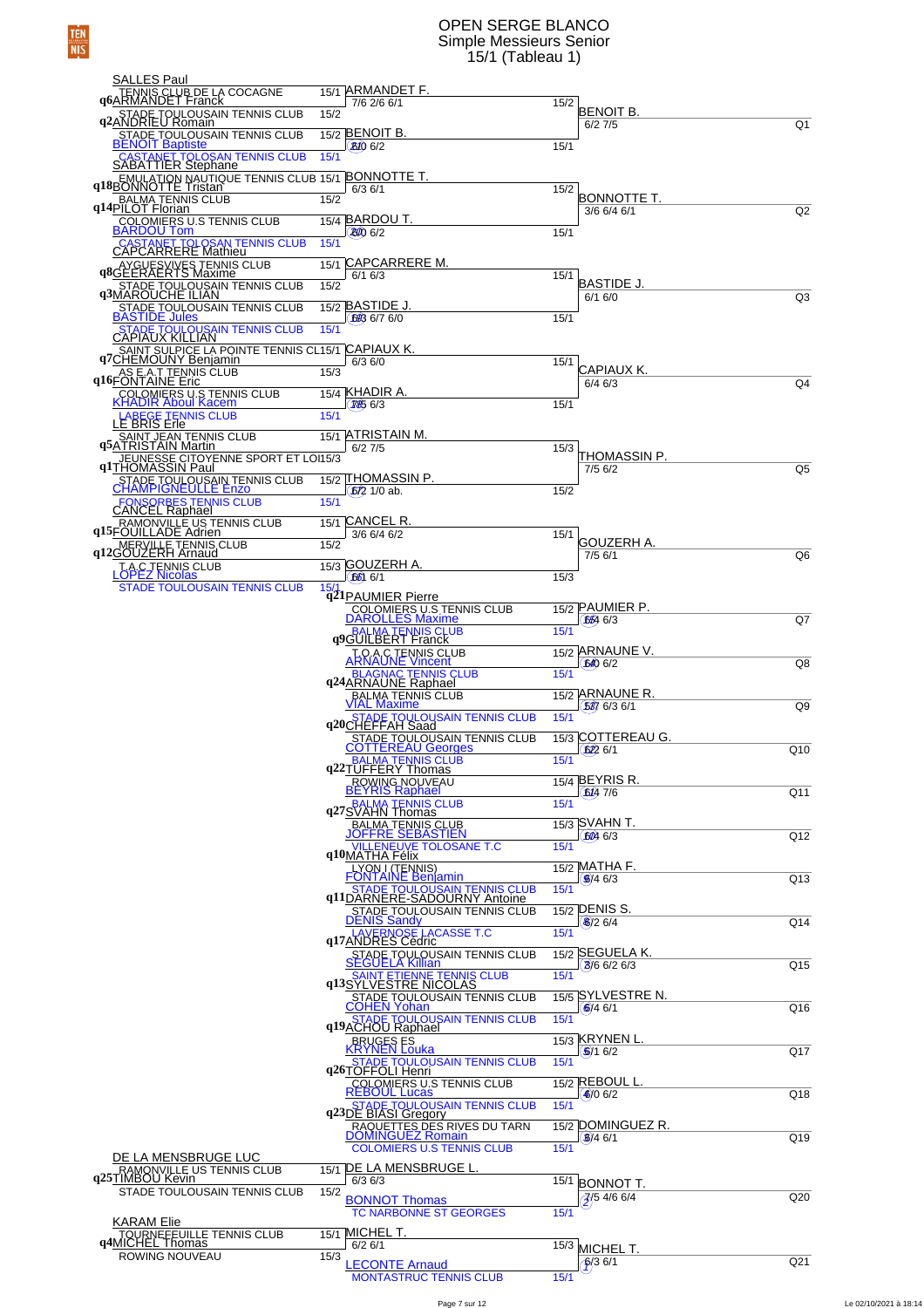# TEN<br>NIS

### OPEN SERGE BLANCO Simple Messieurs Senior 15 (Tableau 1)

| q6GOUZERH Arnaud                                               |      |                                        |                |
|----------------------------------------------------------------|------|----------------------------------------|----------------|
| <b>T.A.C TENNIS CLUB</b><br><b>CHALON Fabien</b>               |      | 15/3 GOUZERH A.<br>6/06/4              | Q1             |
| <b>STADE TOULOUSAIN TENNIS CLUB</b>                            | 15   |                                        |                |
| q2BONNOTTE Tristan<br><b>BALMA TENNIS CLUB</b>                 |      | 15/2 SIMON K.                          |                |
| <b>SIMON Karl</b>                                              |      | 5/36/2                                 | Q <sub>2</sub> |
| <b>TOURNEFEUILLE TENNIS CLUB</b><br>q10COTTEREAU Georges       | 15   |                                        |                |
| <b>BALMA TENNIS CLUB</b>                                       | 15/1 | <b>COTTEREAU G.</b>                    |                |
| <b>MAUBERGER Axel</b><br><b>T.A.C TENNIS CLUB</b>              | 15   | 766 6/7 7/6                            | Q <sub>3</sub> |
| q21MICHEL Thomas<br>ROWING NOUVEAU                             |      |                                        |                |
| <b>BARREIRA-BONZOM Victor</b>                                  |      | 15/3 BARREIRA-BONZOM V.<br>346 6/4 6/0 | Q4             |
| <b>FONSORBES TENNIS CLUB</b>                                   | 15   |                                        |                |
| q13MATHA Félix<br>LYON I (TENNIS)                              |      | 15/2 MATHA F.                          |                |
| <b>SOLACROUP noé</b><br><b>CASTANET TOLOSAN TENNIS CLUB</b>    | 15   | 6/26/3                                 | Q5             |
| <b>q4CAPIAUX KILLIAN</b>                                       |      |                                        |                |
| SAINT SULPICE LA POINTE TENNIS CL15/1 MAISONNEUVE R.           |      |                                        |                |
| <b>MAISONNEUVE Rémi</b><br><b>STADE TOULOUSAIN TENNIS CLUB</b> | 15   | 6/2                                    | Q6             |
| q17KRYNEN Louka                                                |      |                                        |                |
| STADE TOULOUSAIN TENNIS CLUB<br><b>CHINCHOLE Nathan</b>        |      | 15/1 CHINCHOLE N.<br>6496/4            | Q7             |
| SAINT SULPICE LA POINTE TENNIS CL 15                           |      |                                        |                |
| q1BENOIT Baptiste<br>CASTANET TOLOSAN TENNIS CLUB              | 15/1 | <b>BENOIT B.</b>                       |                |
| <b>MIGNOT Thomas</b>                                           |      | 6/0                                    | Q8             |
| <b>T.A.C TENNIS CLUB</b><br>q12SVAHN Thomas                    | 15   |                                        |                |
| <b>BALMA TENNIS CLUB</b>                                       |      | 15/3 DUPUIS F.                         |                |
| <b>DUPUIS Florian</b><br><b>L'UNION TENNIS CLUB</b>            | 15   | $6/8$ $6/2$                            | Q9             |
| q18REBOUL Lucas                                                |      |                                        |                |
| STADE TOULOUSAIN TENNIS CLUB<br><b>NORGUET Mathieu</b>         |      | 15/1 NORGUET M.<br>$6/7$ 6/1 6/3       | Q10            |
| <b>SAINT GAUDENS TENNIS CLUB</b>                               | 15   |                                        |                |
| q14DENIS Sandy<br>LAVERNOSE LACASSE T.C                        |      | 15/1 DENIS S.                          |                |
| <b>RIGAUD Elric</b>                                            |      | 446 6/1 6/2                            | Q11            |
| <b>AUCH TENNIS CLUB</b><br>q11BEYRIS Raphael                   | 15   |                                        |                |
| <b>BALMA TENNIS CLUB</b>                                       |      | 15/1 FERRAN M.                         |                |
| <b>FERRAN Martin</b><br><b>STADE TOULOUSAIN TENNIS CLUB</b>    | 15   | $\frac{7}{5}$ 4/6 6/3                  | Q12            |
| q7PAUMIER Pierre                                               |      |                                        |                |
| COLOMIERS U.S TENNIS CLUB<br><b>PROST Antoine</b>              |      | 15/2 PROST A.<br>$6/0$ 3/0 ab.         | Q13            |
| <b>CORNEBARRIEU TENNIS CLUB</b>                                | 15   |                                        |                |
| q16SYLVESTRE NICOLAS<br>STADE TOULOUSAIN TENNIS CLUB           |      | 15/5 SYLVESTRE N.                      |                |
| <b>VIAL Antoine</b>                                            |      | 466/46/0                               | Q14            |
| <b>MONTRABE TENNIS CLUB</b><br>q8ARNAUNE Vincent               | 15   |                                        |                |
| <b>BLAGNAC TENNIS CLUB</b>                                     |      | 15/1 ARNAUNE V.                        |                |
| <b>ROUSIOU Adrien</b><br><b>FONSORBES TENNIS CLUB</b>          | 15   | 6/15/76/4                              | Q15            |
| q19DOMINGUEZ Romain                                            |      |                                        |                |
| COLOMIERS U.S TENNIS CLUB<br><b>HEMPTINNE Joao</b>             |      | 15/1 DOMINGUEZ R.<br>$\sqrt{6}$ /5 6/2 | Q16            |
| <b>CASTANET TOLOSAN TENNIS CLUB</b>                            | 15   |                                        |                |
| q3BASTIDE Jules<br>STADE TOULOUSAIN TENNIS CLUB                |      | 15/1 BASTIDE J.                        |                |
| <b>VILLARD Franck</b>                                          |      | 90                                     | Q17            |
| <b>T.O.A.C TENNIS CLUB</b><br>q15SEGUELA Killian               | 15   |                                        |                |
| SAINT ETIENNE TENNIS CLUB                                      |      | 15/1 RIVIER L.                         |                |
| <b>RIVIER Leo</b><br><b>BLAGNAC TENNIS CLUB</b>                | 15   | $\frac{6}{3}$ 4/6 6/2                  | Q18            |
| q9ARNAUNE Raphael                                              |      |                                        |                |
| <b>BALMA TENNIS CLUB</b><br><b>VIDAL Arthur</b>                |      | 15/2 VIDAL A.<br>$\sqrt{67/5}$         | Q19            |
| <b>COLOMIERS U.S TENNIS CLUB</b>                               | 15   |                                        |                |
| q5THOMASSIN Paul<br>STADE TOULOUSAIN TENNIS CLUB               |      | 15/2 THOMASSIN P.                      |                |
| <b>MONNEY Hervé</b>                                            |      | $6/3$ 6/1                              | Q20            |
| <b>STADE TOULOUSAIN TENNIS CLUB</b><br>q20BONNOT Thomas        | 15   |                                        |                |
| TC NARBONNE ST GEORGES                                         |      | 15/1 BONNOT T.                         |                |
| <b>POSTIGO James</b><br><b>T.O.A.C TENNIS CLUB</b>             | 15   | $\sqrt{6}/36/2$                        | Q21            |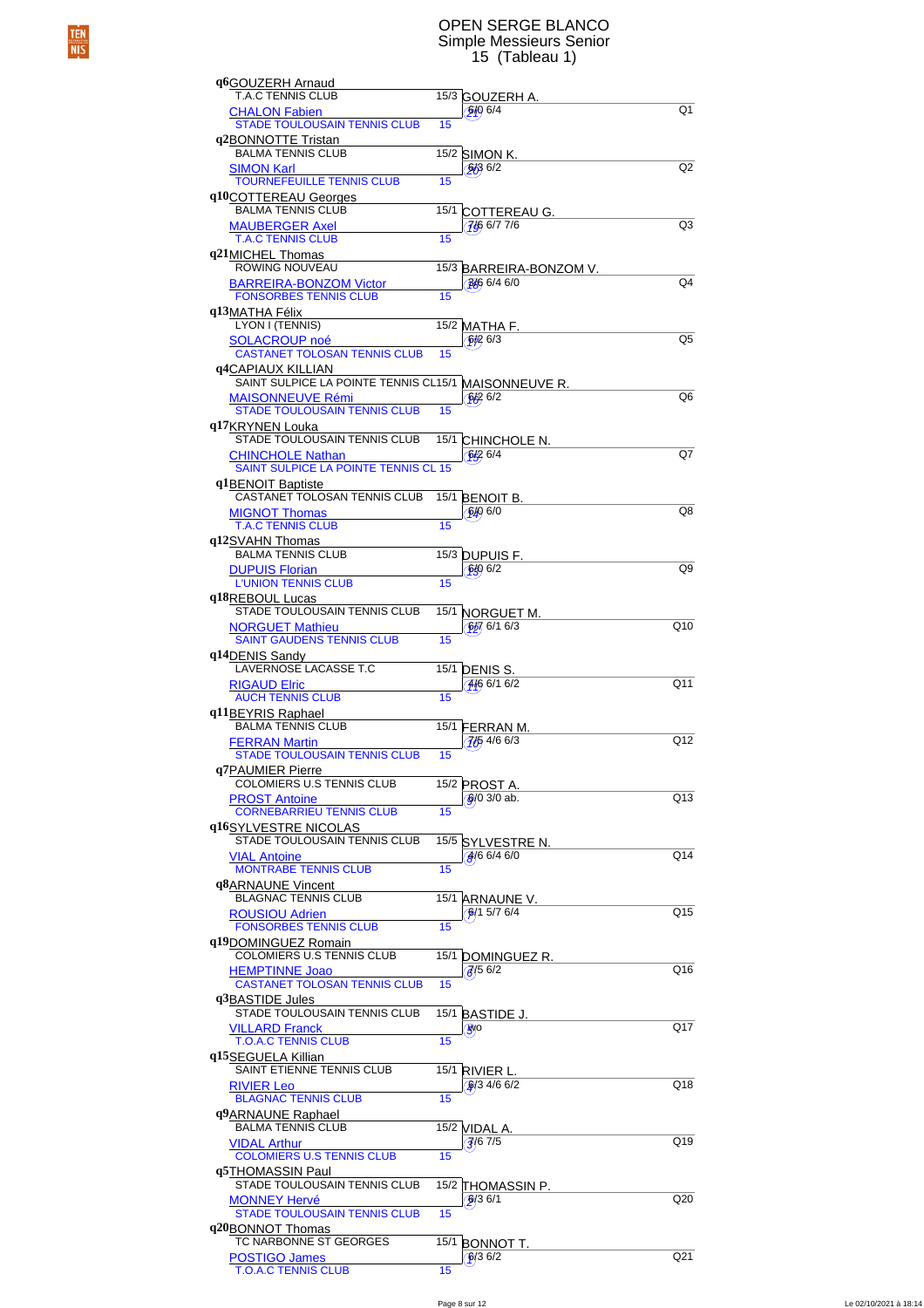### OPEN SERGE BLANCO Simple Messieurs Senior 5/6 4/6 (Tableau 1)

| <b>RIOUT Damien</b>                                        |      |                                                                |                |                                      |                 |
|------------------------------------------------------------|------|----------------------------------------------------------------|----------------|--------------------------------------|-----------------|
| STADE TOULOUSAIN TENNIS CLUB<br>q4BARREIRA-BONZOM Victor   |      | 5/6 BARREIRA-BONZOM V.<br>6/3 0/6 7/5                          | 15             |                                      |                 |
| <b>FONSORBES TENNIS CLUB</b>                               | 15   |                                                                |                | BARREIRA-BONZOM V.                   |                 |
| q17BASTIDE Jules<br>STADE TOULOUSAIN TENNIS CLUB           |      | 15/1 BASTIDE J.                                                |                | 5/7 6/0 6/2                          | Q <sub>1</sub>  |
| <b>DOMERGUE Alexis</b>                                     |      | $1667/53/1$ ab.                                                | 15/1           |                                      |                 |
| <b>FOIX TENNIS</b><br><b>PIPARD Victor</b>                 | 5/6  |                                                                |                |                                      |                 |
| <b>VILLEMUR A.S TENNIS</b>                                 |      | 5/6 PIPARD V.                                                  |                |                                      |                 |
| q20THOMASSIN Paul<br>STADE TOULOUSAIN TENNIS CLUB          | 15/2 | 6/26/4                                                         | 5/6            | PIPARD V.                            |                 |
| q13PROST Antoine<br>CORNEBARRIEU TENNIS CLUB               | 15   | <b>PROST A.</b>                                                |                | <b>WO</b>                            | Q2              |
| <b>CABRE THEO</b>                                          |      | (7656/2)                                                       | 15             |                                      |                 |
| SAINT SULPICE LA POINTE TENNIS CL 5/6                      |      | q5MATHA Félix                                                  |                |                                      |                 |
|                                                            |      | LYON I (TENNIS)                                                |                | 15/2 ROY M.                          |                 |
|                                                            |      | <b>ROY Mathieu</b><br><b>COLOMIERS U.S TENNIS CLUB</b>         | 5/6            | 6/26/3                               | Q <sub>3</sub>  |
|                                                            |      | q18RIVIER Leo                                                  |                |                                      |                 |
|                                                            |      | <b>BLAGNAC TENNIS CLUB</b><br><b>DURRELS ROJO bautista</b>     | 15             | RIVIER L.<br>w                       | Q <sub>4</sub>  |
|                                                            |      | <b>AGEN ASPTT</b><br>q1GOUZERH Arnaud                          | <b>ARG 5/6</b> |                                      |                 |
|                                                            |      | <b>T.A.C TENNIS CLUB</b>                                       |                | 15/3 GOUZERH A.                      |                 |
|                                                            |      | <b>DE ABREU Rudy</b><br><b>BLAGNAC TENNIS CLUB</b>             | 4/6            | W <sub>3</sub>                       | Q5              |
|                                                            |      | q16DOMINGUEZ Romain                                            |                |                                      |                 |
|                                                            |      | <b>COLOMIERS U.S TENNIS CLUB</b><br><b>ESTEVE David</b>        |                | 15/1 DOMINGUEZ R.<br>W <sub>1</sub>  | Q6              |
|                                                            |      | <b>BALMA TENNIS CLUB</b><br>q8BENOIT Baptiste                  | 4/6            |                                      |                 |
|                                                            |      | CASTANET TOLOSAN TENNIS CLUB                                   |                | 15/1 BOUDET F.                       |                 |
|                                                            |      | <b>BOUDET Ferdinand</b><br><b>CASTANET TOLOSAN TENNIS CLUB</b> | 4/6            | $68$ 6/2                             | Q7              |
|                                                            |      | q11DENIS Sandy                                                 |                |                                      |                 |
|                                                            |      | LAVERNOSE LACASSE T.C<br><b>MELAYE Maxence</b>                 |                | 15/1 MELAYE M.<br>6246/3             | Q8              |
|                                                            |      | <b>STADE BORDELAIS</b>                                         | 4/6            |                                      |                 |
|                                                            |      | q9DUPUIS Florian<br>L'UNION TENNIS CLUB                        | 15             | LE MEUR J.                           |                 |
|                                                            |      | LE MEUR JEREMY<br><b>BALMA TENNIS CLUB</b>                     | 4/6            | $6/7$ 7/5 6/3                        | Q9              |
|                                                            |      | q12FERRAN Martin                                               |                |                                      |                 |
|                                                            |      | STADE TOULOUSAIN TENNIS CLUB<br><b>SALETES François</b>        | 15             | SALETES F.<br>$6/2$ 5/0 ab.          | Q10             |
|                                                            |      | <b>COLOMIERS U.S TENNIS CLUB</b>                               | 4/6            |                                      |                 |
|                                                            |      | q2SIMON Karl<br>TOURNEFEUILLE TENNIS CLUB                      | 15             | CABANES J.                           |                 |
|                                                            |      | <b>CABANES JULES</b><br><b>COLOMIERS U.S TENNIS CLUB</b>       | 4/6            | 9/36/4                               | Q <sub>11</sub> |
|                                                            |      | q19VIDAL Arthur                                                |                |                                      |                 |
|                                                            |      | <b>COLOMIERS U.S TENNIS CLUB</b><br><b>ROUQUE Thibaud</b>      | 15             | ROUQUE T.<br>\$/47/6                 | Q12             |
|                                                            |      | <b>BUSSY TC VAL DE BUSSY</b>                                   | 4/6            |                                      |                 |
| SUBRA DE BIEUSSES Jules<br>STADE TOULOUSAIN TENNIS CLUB    |      | 5/6 BONNOT T.                                                  |                |                                      |                 |
| q21BONNOT Thomas<br>TC NARBONNE ST GEORGES                 |      | $6/7$ 7/5 $6/2$                                                | 15/1           | <b>AURIOL T.</b>                     |                 |
|                                                            | 15/1 | <b>AURIOL Tao</b>                                              |                | $6/4$ 4/6 6/4                        | Q13             |
| <b>HAGELAUER Patrick</b>                                   |      | SAINT SULPICE LA POINTE TENNIS CL 4/6                          |                |                                      |                 |
| STADE TOULOUSAIN TENNIS CLUB                               |      | 5/6 HAGELAUER P.                                               |                |                                      |                 |
| q15ARNAUNE Vincent<br><b>BLAGNAC TENNIS CLUB</b>           | 15/1 | $6/3$ $6/1$                                                    | 5/6            | <b>HAGELAUER P.</b>                  |                 |
|                                                            |      | <b>DUGUIT Barthélémy</b><br><b>TC TAISSY</b>                   | 4/6            | 6/26/1                               | Q14             |
| <b>CANOVAS Vincent</b>                                     |      |                                                                |                |                                      |                 |
| STADE TOULOUSAIN TENNIS CLUB<br>q3COTTEREAU Georges        | 5/6  | COTTEREAU G.<br>$7/5$ 6/1                                      | 15/1           |                                      |                 |
| <b>BALMA TENNIS CLUB</b>                                   | 15/1 |                                                                |                | <b>HEMMENT.</b><br>$\frac{6}{2}$ 6/1 | Q15             |
|                                                            |      | <b>HEMMEN Timéo</b><br><b>BLAGNAC TENNIS CLUB</b>              | 4/6            |                                      |                 |
| <b>GEORGET VALENTIN</b><br><b>CASTELGINEST TENNIS CLUB</b> |      | 5/6 <b>GEORGET V.</b>                                          |                |                                      |                 |
| q7CHINCHOLE Nathan                                         |      | 2/6 6/2 6/2                                                    | 5/6            | LEVI J.                              |                 |
| SAINT SULPICE LA POINTE TENNIS CL 15                       |      | <b>LEVI Jonathan</b>                                           |                | $\sqrt{3}6/1$                        | Q16             |
|                                                            |      | <b>STADE TOULOUSAIN TENNIS CLUB</b>                            | 4/6            |                                      |                 |
| <b>DEBAT Emmanuel</b><br>T.O.A.C TENNIS CLUB               |      | 5/6 SYLVESTRE N.                                               |                |                                      |                 |
| q14SYLVESTRE NICOLAS                                       |      | 7/6 6/3                                                        | 15/5           | SCANTAMBURLO A.                      |                 |
| STADE TOULOUSAIN TENNIS CLUB                               | 15/5 | <b>SCANTAMBURLO AXEL</b>                                       |                | $\frac{6}{3}$ 8/3                    | Q17             |
| <b>GRINE BADR</b>                                          |      | <b>COLOMIERS U.S TENNIS CLUB</b>                               | 4/6            |                                      |                 |
| MOULIN A VENT TENNIS                                       | 5/6  | <b>MAISONNEUVE R.</b>                                          |                |                                      |                 |
| q6MAISONNEUVE Rémi<br>STADE TOULOUSAIN TENNIS CLUB         | 15   | <b>WO</b>                                                      | 15             | HAGELAUER N.                         |                 |
|                                                            |      | <b>HAGELAUER Noé</b>                                           |                | $6/0$ 6/2                            | Q18             |
| RAJAOBELINA Franck                                         |      | <b>STADE TOULOUSAIN TENNIS CLUB</b>                            | 4/6            |                                      |                 |
| LABASTIDE SAINT SERNIN T.C<br>q10NORGUET Mathieu           |      | 5/6 NORGUET M.<br>6/26/2                                       | 15             |                                      |                 |
| SAINT GAUDENS TENNIS CLUB                                  | 15   |                                                                |                | BRETIN T.                            | Q19             |
|                                                            |      | <b>BRETIN Timéo</b><br><b>TENNIS PUYGOUZON ASSOCIATION</b>     | 4/6            | 6/36/0                               |                 |
|                                                            |      |                                                                |                |                                      |                 |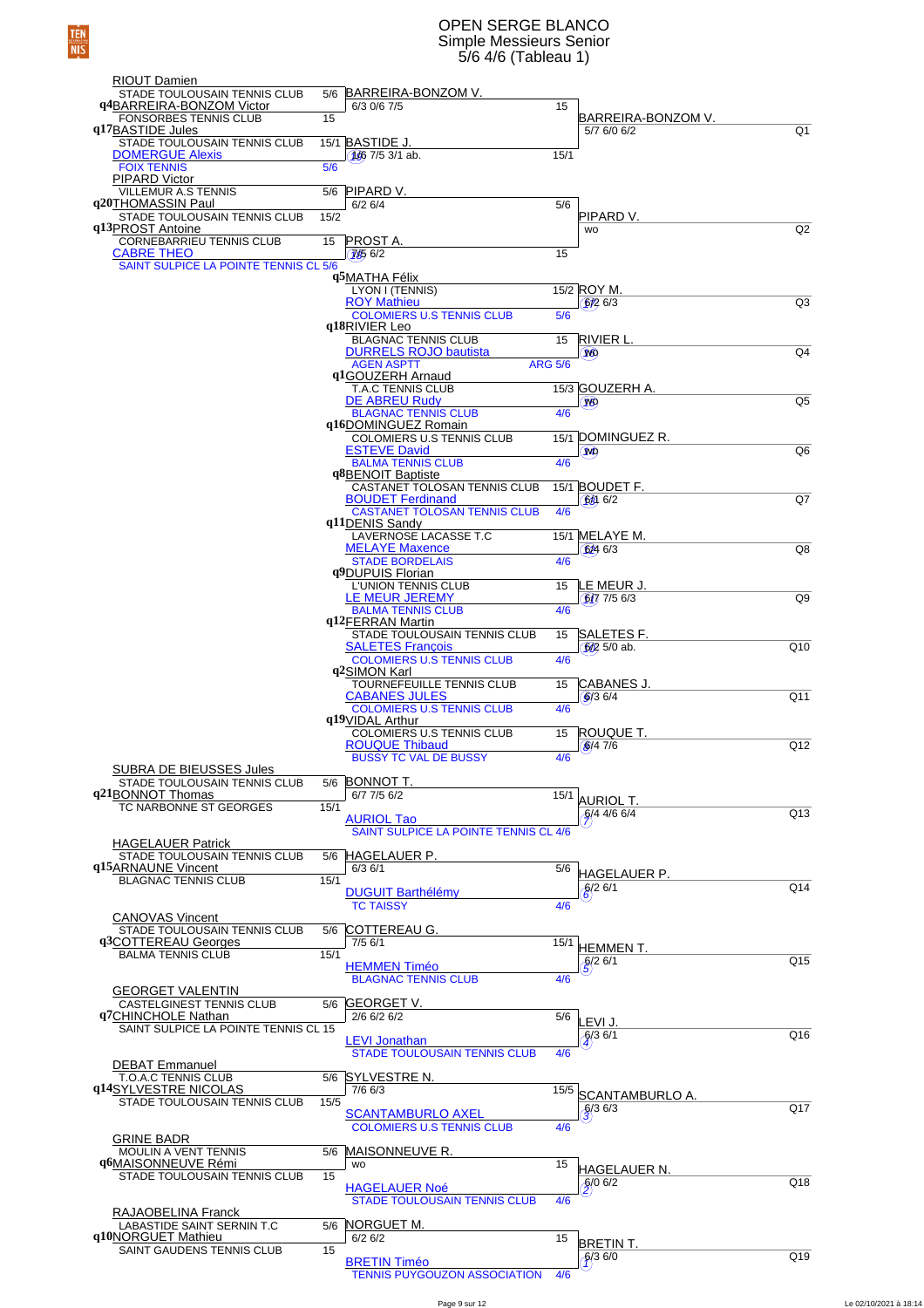### OPEN SERGE BLANCO Simple Messieurs Senior 3/6 2/6 (Tableau 1)

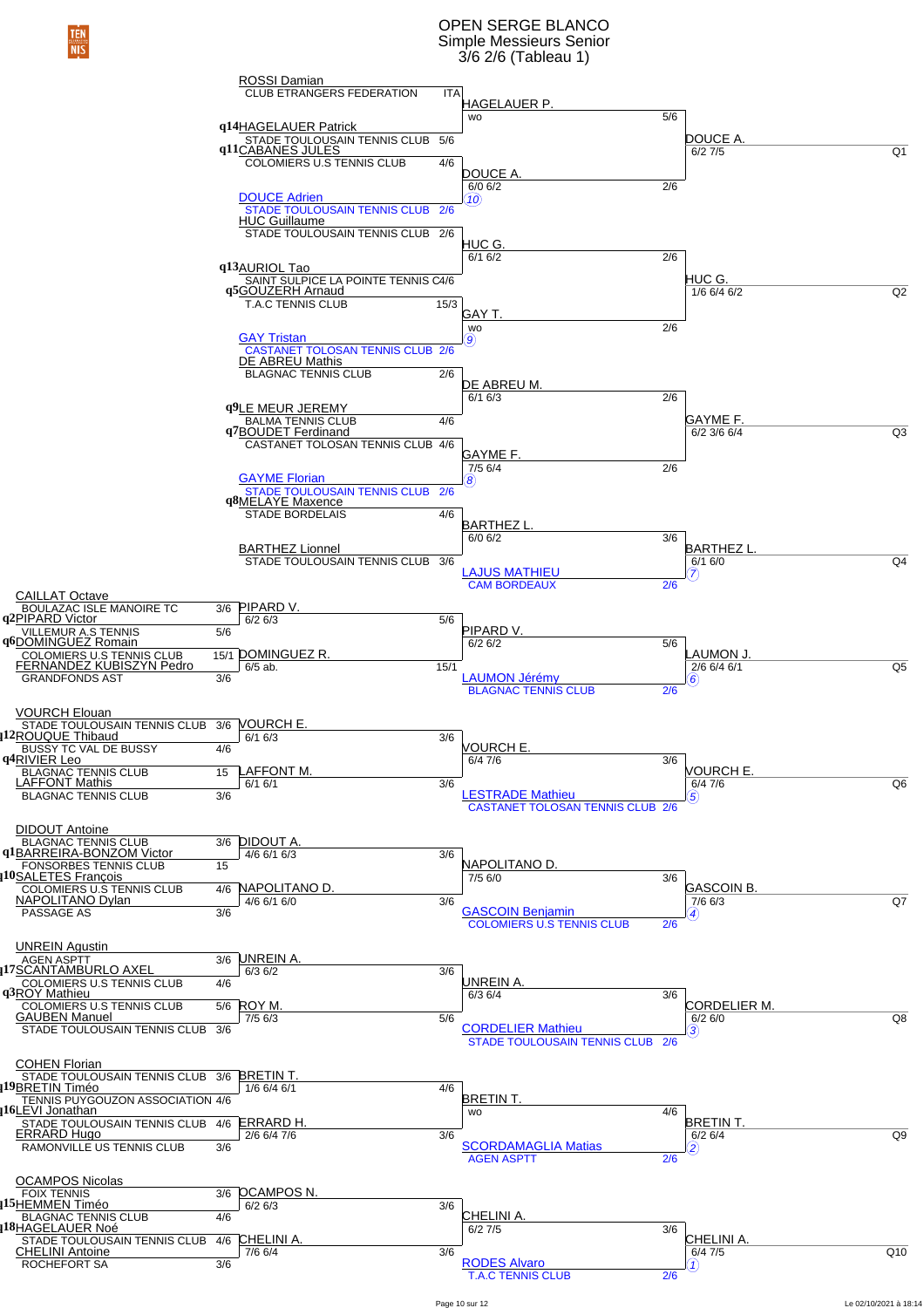## OPEN SERGE BLANCO Simple Messieurs Senior 1/6 0 (Tableau 1)